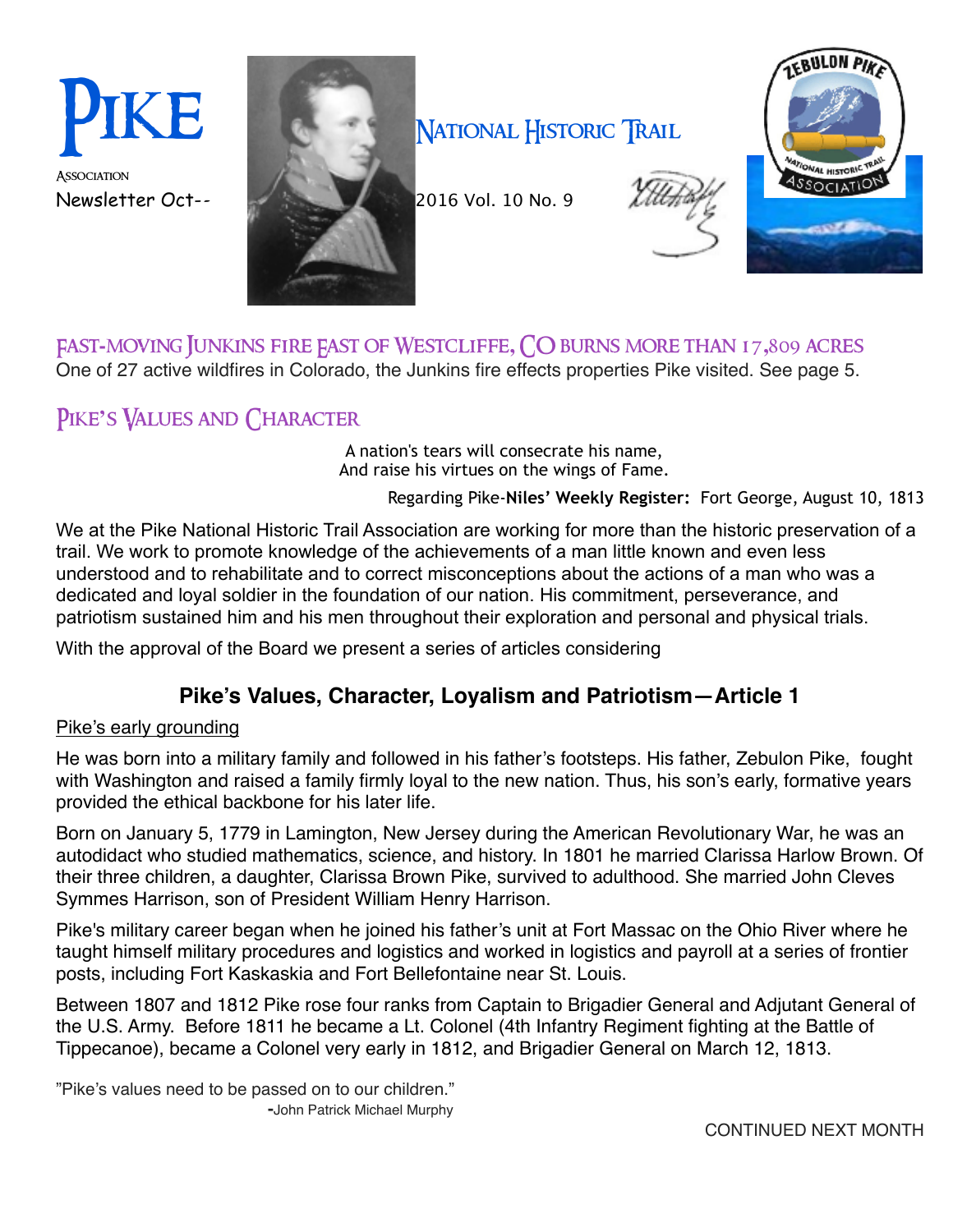Letters received **#**1

Friends,

Keep up the "fight"!! Recognition of the Pike Legacy through the Pike National Historic Trail is of value to the American People and International Visitor. Remember that you are working for more than historic preservation. It is time we start using history to improve society today. The values that got Pike and his men through their "ordeal" should resonate today. Define those values and how they will help current and future Americans. Then go forward. Be consistent in your mission and never give up.

> Advice from Jim Mallory, Vice Chairman Lewis and Clark Trust, Inc. *Advisor to the Pike National Historic Trail Association Pike Trail in Colorado*

## We need your help Colorado We**'**re Talk**'**n Designation

We are now communicating with County Commissioners for the designation of the Pike Trail in Colorado.

**Request- That you give support for the Pike Trail in Colorado to the County Commissioners in Prowers, Bent, Otero, Crowley, Pueblo, El Paso, Teller, Fremont, Park, Chaffee, Lake, Custer, Huerfano, Sawuache, Allamosa, Costilla, and Conejos. Letters emails or phone calls, please.**

### Pike**'**s Damn**'**d Rascals**-** 8



Patrick Smith **BOTH expeditions. Detained in New Spain back in US by the end of 1809** 

left on 1/14/07 at Cañon City, CO Upper Arkansas River Valley with cache [later retrieved after 2/26] with Baronet Vasquez.



John Sparks **BOTH expeditions. Detained in New Spain back in US by the end of 1809**  with Thomas Dougherty left on 1/22/1807 at Horn Creek Westcliffe, CO Wet Mtn Valley because of frostbite [later rescued after 2/26] (Sent back toes to Pike on 2/17.) **More next month**

### PIKE'S **MONUMENTS AND MARKERS** NOW UP TO 76



<—— Just found Pike Memorial in Toronto where he fell in 1813.

With the addition of several in Sackets Harbor, NY and one on the Ohio River we are now up to recording 76 Pike monuments and markers across America. This list with accompanying pictures, gps, address information and notes, is available to Congress to support our Federal designation effort. It is also available to State legislatures, county and town governments, and most importantly YOU. If you would like to read the list, please contact us.

If you know of more items especially in New Mexico, Mexico, Texas,

Louisiana as well as those in his 1st

please make us aware of them.

GENERAL ZEBULON PIKE MEMORIAL The memorial is built on the spot where General Pike, discoverer of Pike's Peak, fell at Fort York, Toronto, in 1813. expedition states (IL, WS, IA, MN)

An article about Pike's meeting with Julien Dubuque appears below.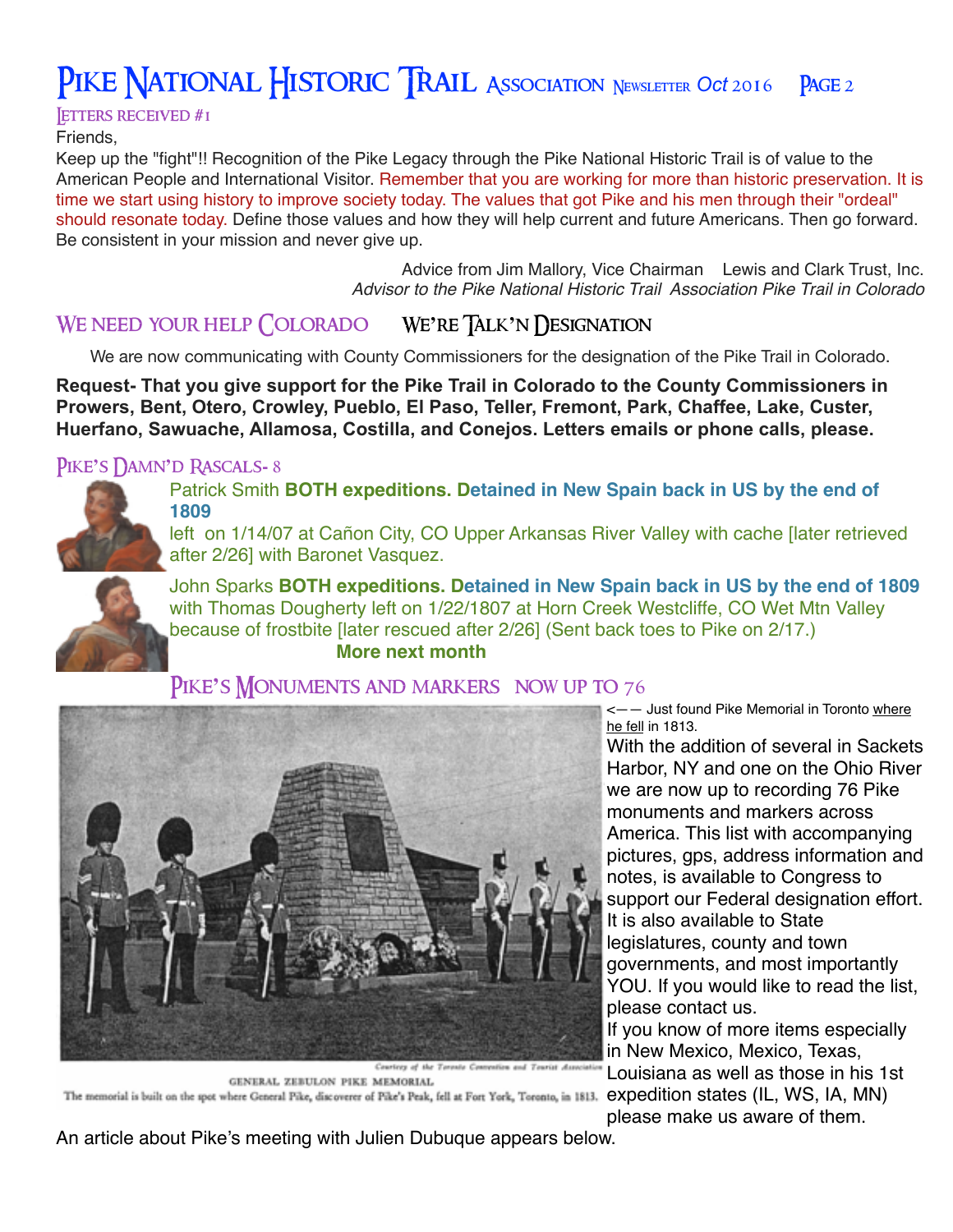#### Letters received **#**2

Thank you for reaching out. The bill containing the Pike National Historic Trail amendment was never passed in this Congress. We look forward to introducing a bill next year and hope you can recommend an interested cosponsor to make this a bipartisan effort. Your work on the inventory of Zebulon Pike's explorations across America is a great start in bringing attention to his success as well as the importance of studying the creation of a Pike National Historic Trail. It does feel cumbersome to need a congressional vote to direct the National Park Service to study, using existing funding, the possibility of designating an Historic Trail. We are committed to working with the Pike National Historic Trail Association to get this moved forward.

Annie Oatman-Gardner IPikes Peak Regional Director I U.S. Senator Michael F. Bennet, Colorado Springs CO

#### PIKE AND DUBUQUE MEET-**FNCYCLOPEDIA** DUBUQUE

On September 1, 1805 Julien Dubuque and Zeb Pike met near today's Dubuque, Iowa. Dubuque had been granted the land where he established his lead 'Mines of Spain.' When the French gained ownership, he took down the Spanish flag and flew the French flag. Always aware of which government possessed the land he was granted, he now accepted the American flag which Pike planted below his cabin on Catfish Creek- 1 1/2 miles south of today's Dubuque. What ensued shows the cautious nature of Julien.

> -Excerpts from Encyclopedia Dubuque- PIKE, Zebulon Montgomery http://www.encyclopediadubuque.org/index.php?title=PIKE,\_Zebulon\_Montgomery

Pike visited [Julien DUBUQUE](http://www.encyclopediadubuque.org/index.php?title=DUBUQUE,_Julien) at the [MINES OF SPAIN](http://www.encyclopediadubuque.org/index.php?title=MINES_OF_SPAIN). From Pike's records:

 First September, Sunday — Embarked early; wind fair; arrived at the lead mines at 12 o'clock. \* \* \* We were saluted with a field piece and received with every mark of attention by Monsieur Dubuque, the proprietor. There were no horses at the house and it was six miles to where the mines were worked; it was therefore impossible to make a report by actual inspection. I therefore proposed ten queries, on the answers to which my report was founded. Dined with Mr. D., who informed me that the Sioux and Sauteurs (Chippewas) were as warmly engaged in opposition as ever.

During Pike's visit, he questioned Dubuque about his MINING operation. From Pike's records: "QUERIES PROPOSED TO MR. DUBUQUE WITH HIS ANSWERS.

1. What is the date of your grant of the mines from the savages? Answer: The copy of the grant is in Mr. Soulard's office at St. Louis.

2. What is the date of the confirmation by the Spaniards? Answer : The same as to query first.

3. What is the extent of your grant? Answer; The same as above.

4. What is the extent of the mines? Answer ; Twenty-eight or twenty-seven leagues long and from one to three broad.

5. Lead made per annum? Answer: From 20,000 to 40,000 pounds.

6. Quantity of lead per cent of mineral? Answer: Seventy-five per cent.

7. Quantity of lead in pigs? Answer: All he makes, as he neither manufactures bar, sheet-lead, nor shot. (1)

1. Oldt, Franklin T., **History of Dubuque County, Iowa**. Chicago: Goodspeed Historical Association, 1911, p. 37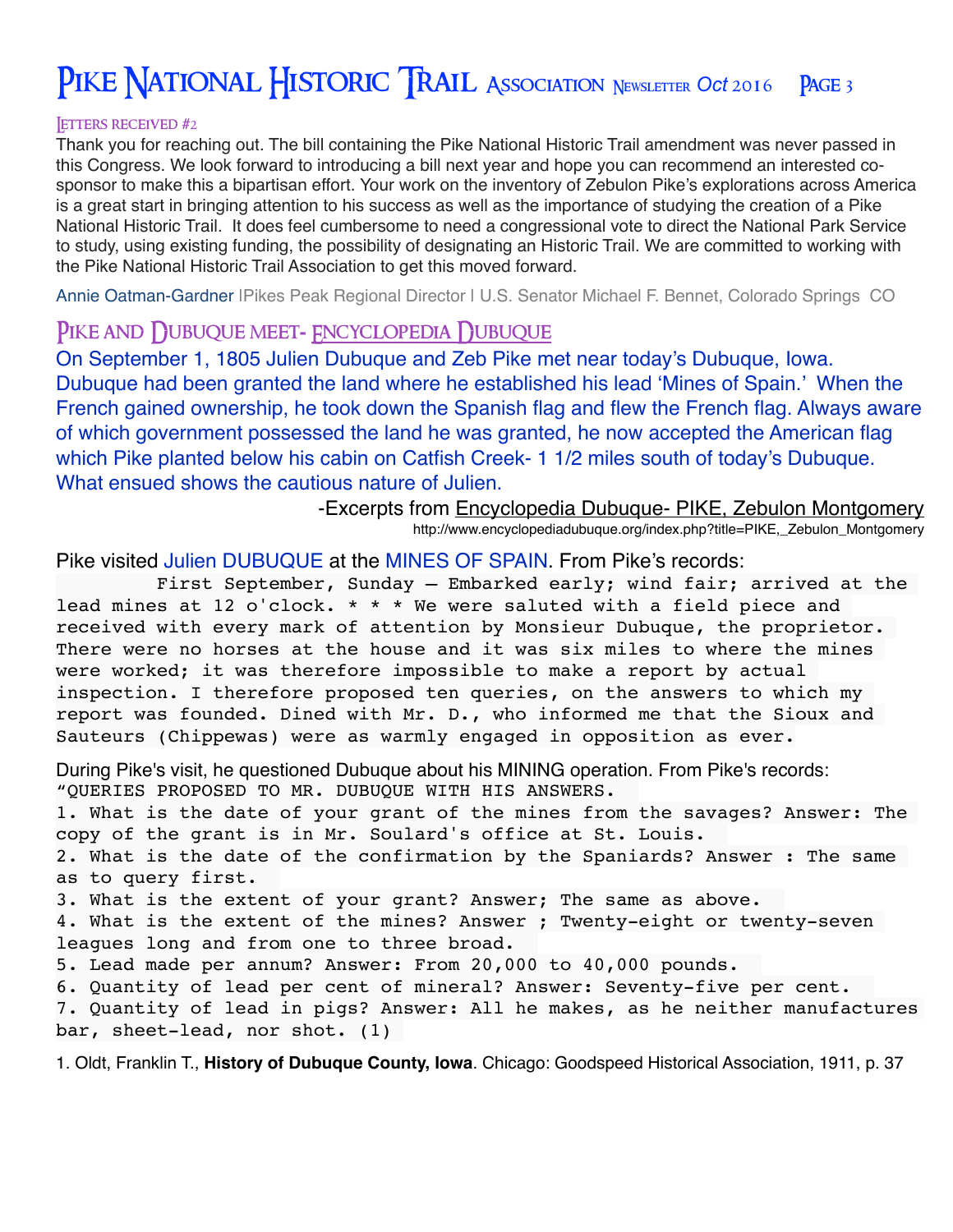## Our September Interview for the Mountain Mail**-** Salida**,** CO Pike in the Press and Media**-**

### **In Zebulon Pike's footsteps -** Trail will cover 3,664 miles in U.S., Mexico

John Cameron, Mail Staff Writer Posted: Wed., September 14, 2016 10:33 am

[http://www.themountainmail.com/free\\_content/article\\_fcb31b48-7a98-11e6-a007-8b07ac23f51d.html](http://www.themountainmail.com/free_content/article_fcb31b48-7a98-11e6-a007-8b07ac23f51d.html) With rations dangerously low, expedition leader Zebulon Montgomery Pike instructed his men to make camp near the Arkansas River, where they would spend Christmas Day 1806 just 6 miles west of Salida. Christmas Camp, as it was called in Pike's journals, was a stopover on a year-long expedition that brought the explorer to the Upper Arkansas Valley on a 3,664-mile journey for the purpose of exploring the Louisiana Purchase and headwaters of the Arkansas River.

*Now, descendants of Zebulon Montgomery Pike and historians are working to preserve the route by creating the Pike National Historic Trail.*

*"We are working to establish a hiking trail, driving route and bicycle route that closely follows Pike's 1806 southern expedition," said Harv Hisgen, historian and president of the Pike National Historic Trail Association.*

Once complete, the 3,664-mile route would encompass seven U.S. states and three provinces in Mexico. "It would be an international effort to complete the trail, and right now I think we are a long way off from even receiving national designation at this time," said Hisgen.

National designation from the federal government would first require an act of Congress and an impact assessment that Hisgen said would take years to complete.

Hisgen, a major proponent of the Pike Trail, began organizing the route in 2006 around the time of the bicentennial of the Pike Expedition.

"We decided that in order to get the trail done, we would have to break it down state by state and attain historic designation for each segment – beginning with Colorado," he said.

The Pike Expedition of 1806 was ordered by President Thomas Jefferson to explore the southern boundary of the Louisiana Purchase, said Monty Pike, great-great-nephew of expedition leader Zebulon Montgomery Pike.

Monty Pike, 94, lives in Chaffee County and has used Zebulon Montgomery's expedition journals to retrace the expedition.

He was appointed vice president of the Pike National Historic Trail Association when it was founded. At the time of the Pike Expedition, everything south of the Arkansas River was controlled by Spain, but Jefferson considered the entire watershed of the Arkansas River to be the territory of the United States, said Monty Pike.

The Pike Expedition set off in July 1806 from St. Louis, Mo., with fewer supplies than the relatively wellfunded Lewis and Clark Expedition 3 years earlier, he said.

When the expedition first reached what is now Colorado Springs, Pike saw a great big pile of rocks and tried to climb it. After 4 days he turned back without ever reaching the top, said Monty Pike.

The expedition then moved up the Arkansas River before turning south through Mexico and ending in Louisiana almost a year to the day from when it began.

A trail that would follow the original route has captured a lot of peoples' imagination, Monty Pike said. "The Colorado segment of the Pike National Historic Trail is the heart of Pike's southwest expedition," said Hisgen.

Hisgen said he has focused his attention on securing historic designations for the trail in areas where support is more easily obtained.

In Colorado, a new law took the Pike Trail one step closer to designation.

On April 15, Gov. John Hickenlooper signed into law House Bill 16-1106, which authorizes county commissioners in Colorado to designate public roads as pioneer trails that follow routes of national significance.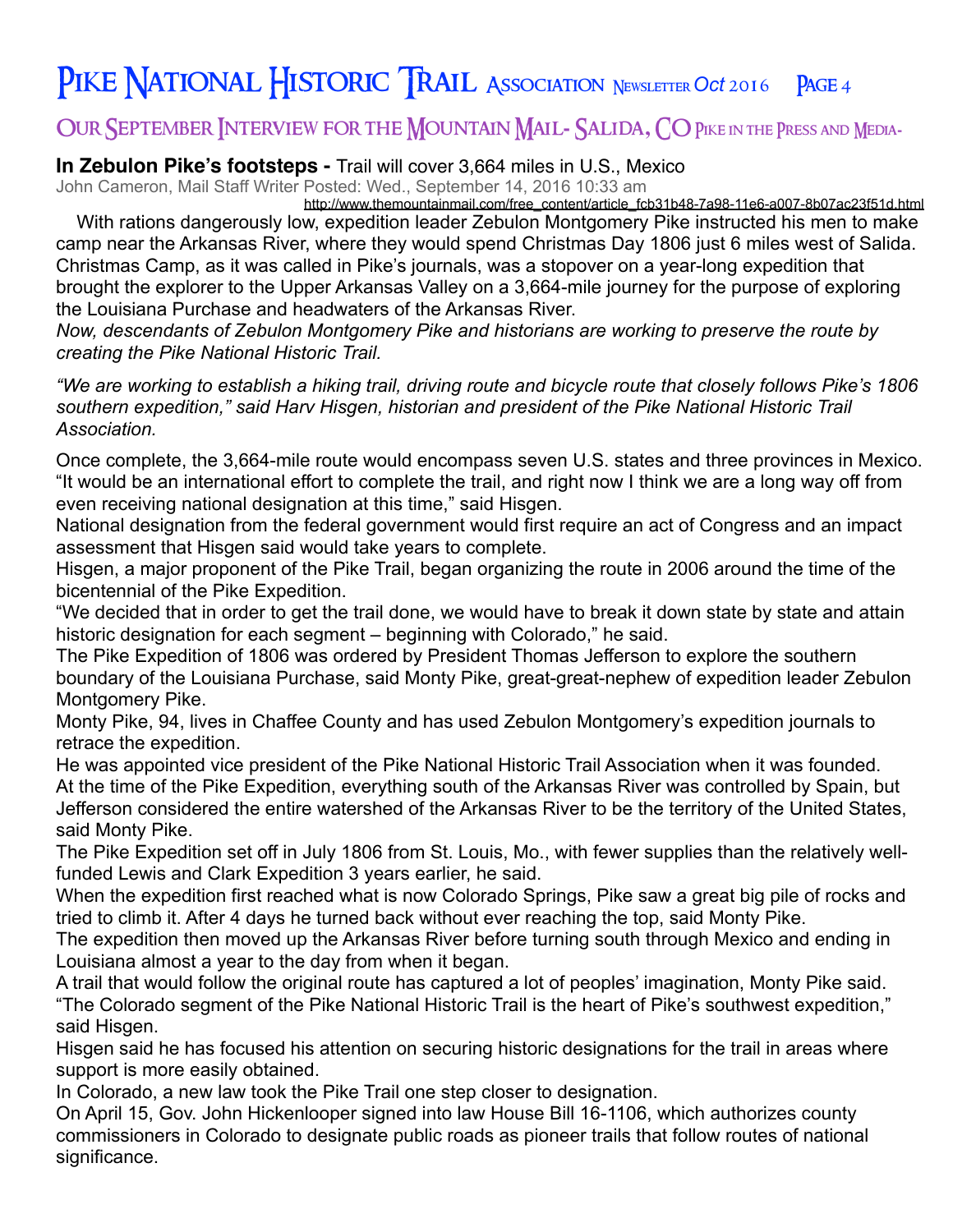"The first thing we would do is install signs and informational panels along existing roadways to create a car route for the Pike Trail," said Hisgen.

There are a few signs already along the expedition route, but a completed trail would have more informational panels and walk-in sites to areas of significance like Christmas Camp near Poncha Springs, he said.

A hiking route would come later.

Hisgen said he and other members of the Pike National Historic Trail Association are in the process of contacting county commissioners in areas where the proposed trail would pass and asking for their support.

He continues to field test portions of the route by driving and hiking areas where the Pike Expedition is known to have passed.

"I've field tested most of the U.S. route but have yet to do any in Mexico," said Hisgen.

Hisgen said he will next turn his attention to gaining support from Pueblo tribes and county leaders in New Mexico.

"Once the trail has received designation in New Mexico, I will start working on Kansas," said Hisgen. "I'll keep doing this and I'll get it," he said.

More information about Pike National Historic Trail and Association can be found at [zebulonpike.org](http://zebulonpike.org/).

## Digitized Pike**-** 2 resources for you

Chuck, one of our new Board members, sent us a link which we'd like to share. The New York Public Library digitized Pike Journals including supporting documents. Therefor you can cut and paste this material for your interest and use.

["Full text of "The expeditions of Zebulon Montgomery Pike, to headwaters of the Mississippi River, through Louisiana Territory, and in New](https://archive.org/details/expeditionsofzeb01pike)  Spain, during the years 1805-6-7"

[https://archive.org/stream/expeditionsofzeb01pike/expeditionsofzeb01pike\\_djvu.txt](https://archive.org/stream/expeditionsofzeb01pike/expeditionsofzeb01pike_djvu.txt)

We admit there is a lot of work needed to reasonably condense these pdf pages. If you would like the Association's daily journal Pike words for both expeditions, request what dates you would like.

## Fast**-**moving Junkins fire East of Westcliffe burns more than 17**,**809 acres 10/22/16



The Junkins Fire, burning in Pueblo and Custer Counties, has burned 17,809 acres and is 33 percent contained. The fire has burned 8 homes and 18 other structures. One of 27 active Colorado wildfires (3 < 100% contained), the Junkins and the 2 Fort Carson fires effect properties Pike visited.

Some evacuations are being lifted, and the smoke from the Junkins fire has visibly diminished since Tuesday. The two Fort Carson fires in El Paso County are 100%

contained. Little was visible on Tuesday. (More by Googling- Junkins fire update)

#### Please join our Association!

Our Membership chairman is in negotiations with three Colorado corporations to establish partnerships and receive financial assistance. Last year an asphalt company joined us with the pledge and a medical company funded for two years or smart phone app.

We need you to renew your membership or join for the first time. Click here for a membership form: <http://zebulonpike.org/docs/MembershipBrochure.pdf>